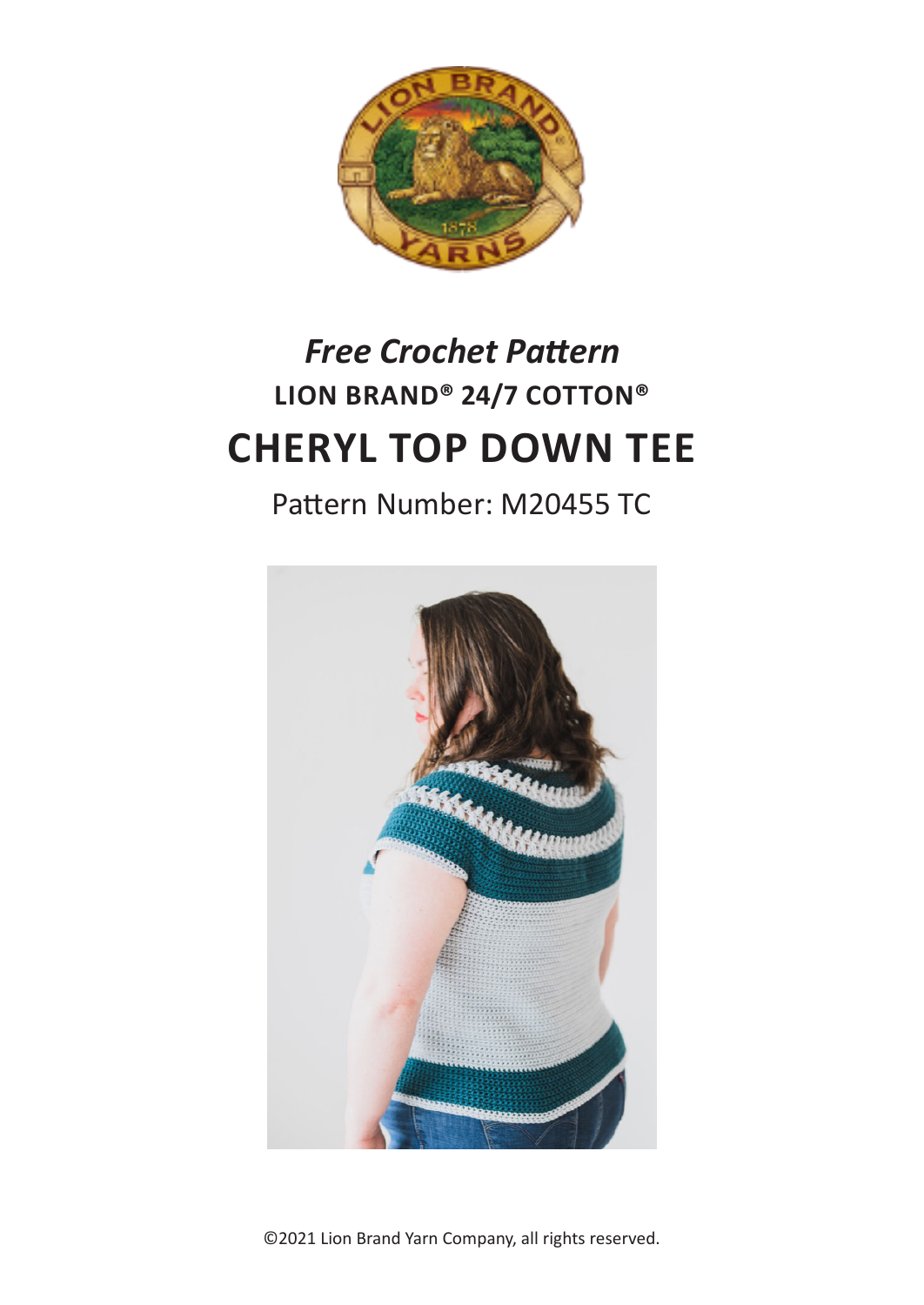# **SKILL LEVEL –** EASY

# **SIZE**

XS (S, M, L,1X) (2X, 3X, 4X, 5X)

**Finished Bust:** 32 1/2 (36, 40 1/2, 44, 48) (52 1/2, 56 1/2, 60 1/2, 64 1/2) in. (82.5 (91.5, 103, 112, 122) (133.5, 143.5, 153.5, 164) cm).

**Finished Length:** 23 1/2 (23 1/2, 23 1/2, 23 1/2, 24) (24, 24 1/2, 24 1/2, 24 1/2) in. (59.5 (59.5, 59.5, 59.5, 61) (61, 62, 62, 62) cm).

**Note:** Pattern is written for smallest size with changes for larger sizes in parentheses. When only one number is given, it applies to all sizes. To follow pattern more easily, circle all numbers pertaining to your size before beginning.

### **MATERIALS**

- LION BRAND® 24/7 COTTON® (ART #761) #151 Cool Grey 3 (4, 4, 4, 4) (5, 5, 5, 6) balls #177 Dragonfly 2 (2, 2, 2, 3) (3, 3, 3, 3) balls
- LION BRAND® crochet hook size J-10 (6 mm)
- LION BRAND® large-eyed blunt needle

# **GAUGE**

14 sc + 18 rnds = about 4 in.  $(10 \text{ cm})$ . BE SURE TO CHECK YOUR GAUGE.

# **STITCH EXPLANATIONS**

#### **Fsc (Foundation single crochet)**

- 1. Ch 2 (counts as first Fsc), insert hook in 2nd ch from hook and draw up a loop; yarn over and draw through one loop on hook (the "chain"); yarn over and draw through 2 loops on hook (the "single crochet").
- 2. \* Insert hook into the "chain" of the stitch just made and draw up a loop; yarn over and draw through 1 loop on hook (the "chain"), yarn over and draw through 2 loops on hook (the "single crochet" – one more Fsc completed); repeat from \* to make total number of sts indicated.

**Note:** To begin working Fsc in the middle of a row, instead of inserting hook into the "chain" of the previous Fsc and draw up a loop, insert hook into the base of the last stitch made and draw up a loop, then complete first Fsc as usual.

**Puff** Yarn over, insert hook in indicated st or sp and draw up a loop, (yarn over, insert hook in *same* st or sp and draw up a loop) twice, yarn over and draw through all 7 loops on hook.

### **PATTERN STITCH**

#### **Braided Puff (worked over an even number of sts)**

**Rnd 1:** With A, ch 1, sk first st, dc in next st, Puff in skipped st (Puff-dc made), ch 1, \* sk next st, dc in next st, Puff in skipped st (Puff-dc made), ch 1; rep from \* to end of rnd; join with sl st in first dc, turn.

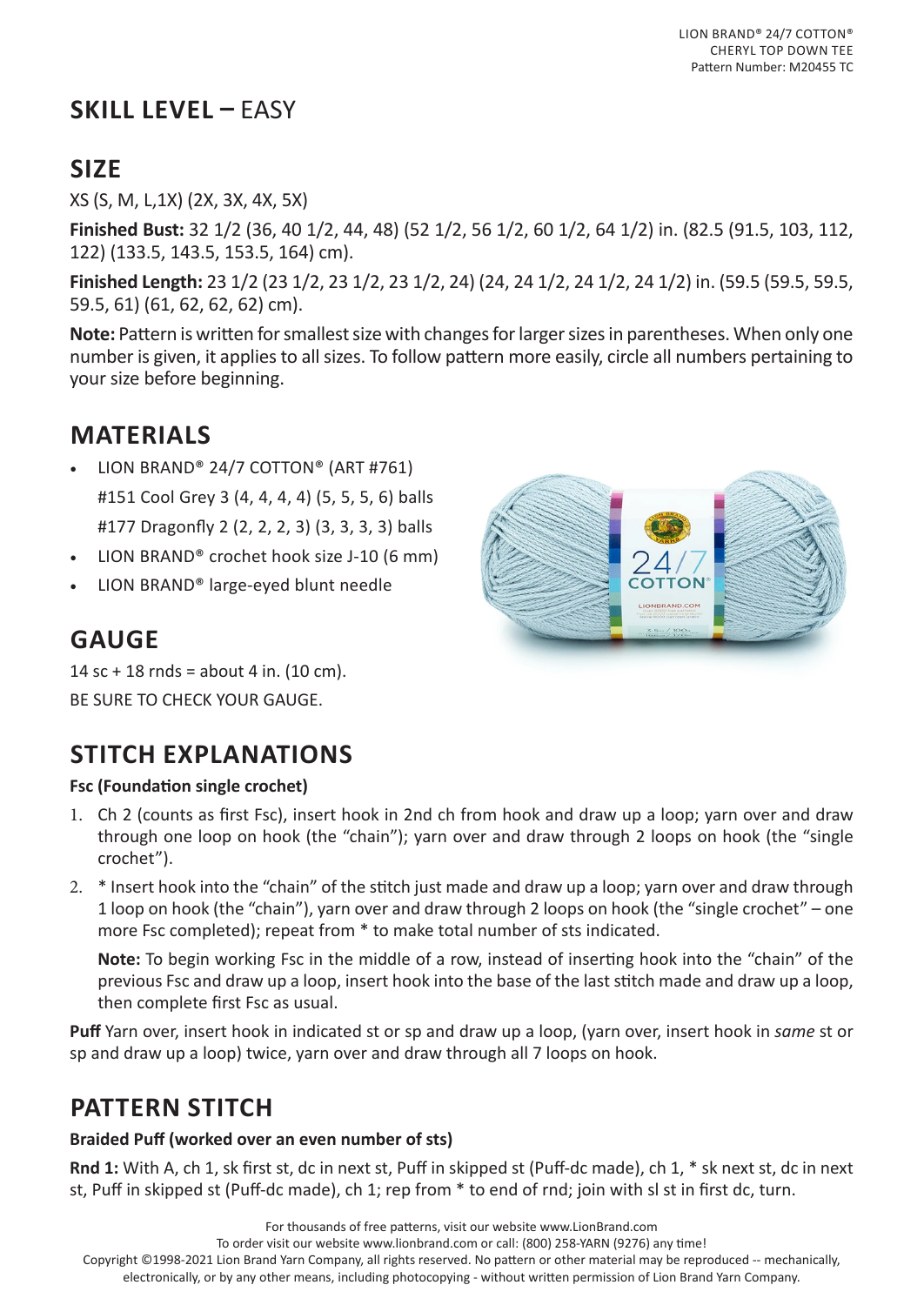**Rnd 2:** With A, ch 1, sk first Puff-dc, dc in next ch-1 sp, Puff in sp between sts of skipped Puff-dc, ch 1, \* sk next Puff-dc, dc in next ch-1 sp, Puff in sp between sts of skipped Puff-dc, ch 1; rep from \* to end of rnd; join with sl st in first dc, turn.

Work Rnds 1 and 2 for Braided Puff pattern.

### **NOTES**

- 1. Tee is worked in one piece from the neck downwards.
- 2. Yoke is worked in joined and turned rnds.
- 3. Piece is divided at underarms then body and sleeves are worked separately in rnds, downwards.

### **TEE**

#### *Yoke*

With A, Fsc 72 (72, 72, 72, 78) (78, 84, 84, 84) sts; join with sl st in first Fsc.

Rnds 1 and 2: With A, ch 1, sc in each st around; join with sl st in first sc, turn – you will have 72 (72, 72, 72, 78) (78, 84, 84, 84) sc in these rnds.

#### **Sizes XS (S) ONLY**

**Rnds 3-7:** With B, ch 1, sc in each st around; join with sl st in first sc, turn.

**Rnds 8 and 9:** Work Braided Puff pattern Rnds 1 and 2 – 36 Puff-dc and 36 ch-1 sps.

**Rnds 10-19:** With B, rep Rnd 3 – 108 sc.

**Rnds 20 and 21:** Work Braided Puff pattern Rnds 1 and 2 – 54 Puff-dc and 54 ch-1 sps.

**Rnds 22-33:** With B, rep Rnd 3 – 162 sc.

Proceed to *Divide for Body and Armholes.*

#### **Sizes M (L) ONLY**

**Rnd 3:** With B, ch 1, \* sc in next 11 sts, 2 sc in next st; rep from \* around; join with sl st in first sc, turn – 78 sc. **Rnds 4 and 5:** With B, ch 1, sc in each st around; join with sl st in first sc, turn.

**Rnd 6:** With B, ch 1, \* sc in next 12 sts, 2 sc in next st; rep from \* around; join with sl st in first sc – 84 sc. **Rnd 7:** With B, rep Rnd 4.

**Rnds 8 and 9:** Work Braided Puff pattern – 42 Puff-dc and 42 ch-1 sps.

**Rnds 10-19:** With B, rep Rnd 4 – 126 sc.

**Rnds 20 and 21:** Work Braided Puff pattern – 63 Puff-dc and 63 ch-1 sps.

**Rnds 22-32:** With B, rep Rnd 4 – 189 sc.

**Rnd 33:** With B, ch 1, 2 sc in firsst, sc in each st around; join with sl st in first sc, turn – 190 sc.

Proceed to *Divide for Body and Armholes.*

#### **Sizes 1X (2X) ONLY**

**Rnd 3:** With B, ch 1, \* sc in next 12 sts, 2 sc in next st; rep from \* around; join with sl st in first sc, turn – 84 sc. **Rnd 4:** With B, ch 1, \* sc in next 13 sts, 2 sc in next st; rep from \* around; join with sl st in first sc, turn – 90 sc. **Rnds 5 and 6:** With B, ch 1, sc in each st around; join with sl st in first sc, turn.

**Rnd 7:** With B, ch 1, With B, ch 1, \* sc in next 14 sts, 2 sc in next st; rep from \* around; join with sl st in first sc, turn – 96 sc.

For thousands of free patterns, visit our website www.LionBrand.com

To order visit our website www.lionbrand.com or call: (800) 258-YARN (9276) any time!

Copyright ©1998-2021 Lion Brand Yarn Company, all rights reserved. No pattern or other material may be reproduced -- mechanically,

electronically, or by any other means, including photocopying - without written permission of Lion Brand Yarn Company.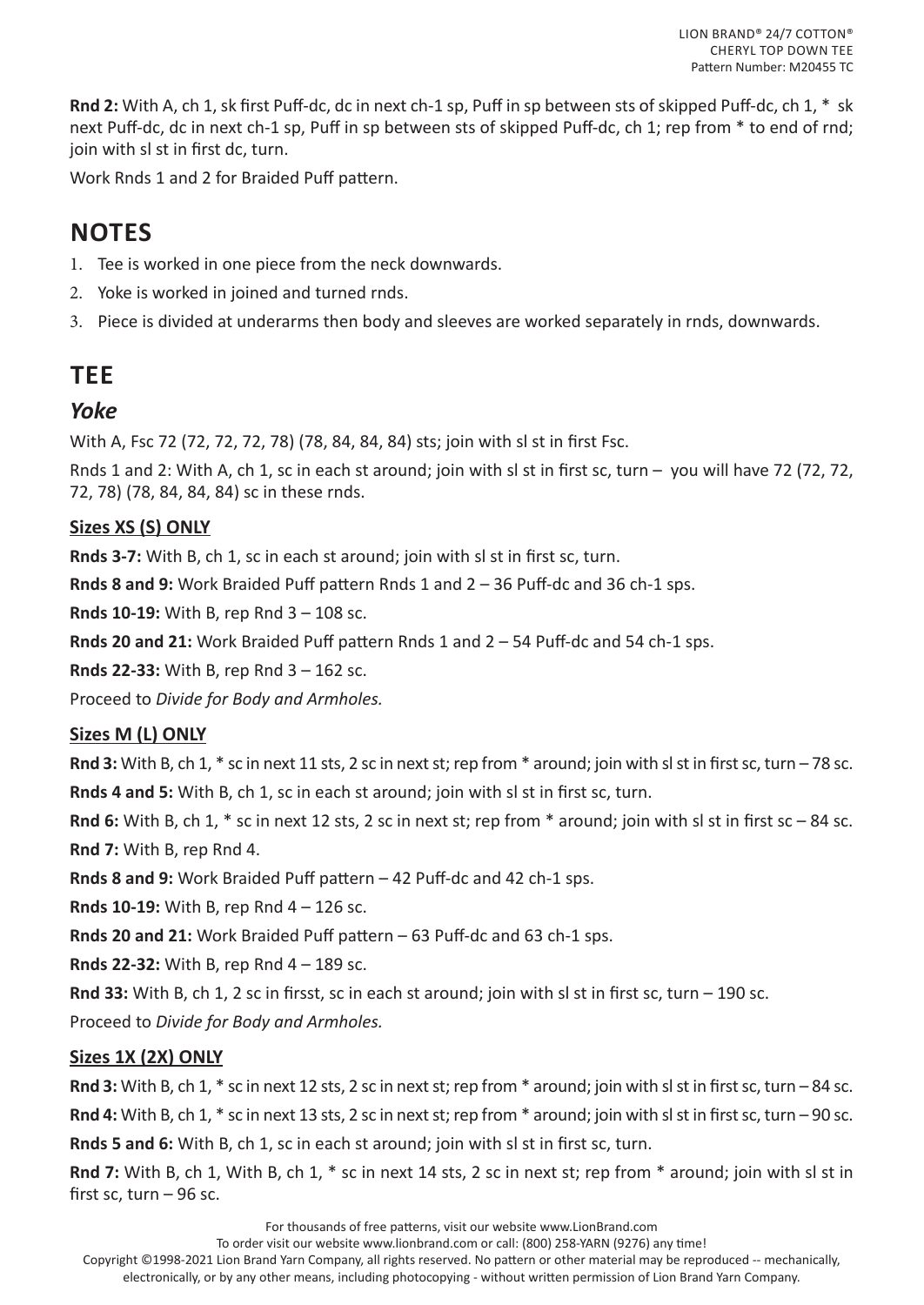**Rnds 8 and 9:** With B, rep Rnd 5. **Rnds 10 and 11:** Work Braided Puff pattern – 48 Puff-dc and 48 ch-1 sps. **Rnds 12-21:** With B, rep Rnd 5 – 144 sc. **Rnds 22 and 23:** Work Braided Puff pattern – 72 Puff-dc and 72 ch-1 sps. **Rnds 24-34:** With B, rep Rnd 5 – 216 sc.

#### **Size 1X ONLY**

**Rnd 35:** With B, rep Rnd 5. Proceed to *Divide for Body and Armholes.*

#### **Size 2X ONLY**

**Rnd 35:** With B, ch 1, \* sc in next 8 sts, 2 sc in next st; rep from \* around; join with sl st in first sc, turn – 240 sc. Proceed to *Divide for Body and Armholes.*

#### **Sizes 3X (4X, 5X) ONLY**

**Rnd 3:** With B, ch 1, \* sc in next 13 sts, 2 sc in next st; rep from \* around; join with sl st in first sc, turn – 90 sc. **Rnd 4:** With B, ch 1, \* sc in next 14 sts, 2 sc in next st; rep from \* around; join with sl st in first sc, turn – 96 sc. **Rnds 5 and 6:** With B, ch 1, sc in each st around; join with sl st in first sc, turn.

**Rnd 7:** With B, ch 1, \* sc in next 15 sts, 2 sc in next st; rep from \* around; join with sl st in first sc, turn – 102 sc. **Rnd 8:** With B, ch 1, \* sc in next 16 sts, 2 sc in next st; rep from \* around; join with sl st in first sc, turn – 108 sc. **Rnds 9-11:** With B, rep Rnd 5.

**Rnds 12 and 13:** Work Braided Puff pattern – 54 Puff-dc and 54 ch-1 sps.

**Rnds 14-23:** With B, rep Rnd 5 – 162 sc.

**Rnds 24 and 25:** Work Braided Puff pattern – 81 Puff-dc and 81 ch-1 sps.

**Rnds 26-38:** With B, rep Rnd 5 – 243 sc.

#### **Sizes 3X (4X) ONLY**

**Rnd 39:** With B, ch 1, sc in next 12 (5) sts, 2 sc in next st, \* sc in next 11 (6) sts, 2 sc in next st, sc in next 12 (5) sts, 2 sc in next st; rep from  $*$  to last 5 (3) sts, sc in last 5 (3) sts; join with sl st first sc  $-$  262 (280) sc. Proceed to *Divide for Body and Armholes.*

#### **Size 5X ONLY**

**Rnd 39:** With B, ch 1, sc in next 11 sts, \*sc in next 3 sts, 2 sc in next st; rep from \* to last 12 sts, sc in last 12 sts; join with sl st in first  $sc - 298$  sc.

Proceed to *Divide for Body and Armholes.*

#### *Divide for Body and Armholes*

**Rnd 1 (Dividing Rnd):** With A, ch 1, \* sc in next 51 (53, 63, 64, 71) (78, 84, 89, 96) sts for front, Fsc 6 (10, 8, 13, 13) (14, 15, 17, 17) sts for underarm, sk next 30 (28, 32, 31, 37) (42, 47, 51, 53) sts for armhole; rep from \* once more; join with sl st in first sc, turn – 114 (126, 142, 154, 168) (184, 198, 212, 226) sc for body.

**Rnds 2-55:** With A, ch 1, sc in each st around; join with sl st in first sc, turn – 114 (126, 142, 154, 168) (84, 198, 212, 226) sc.

**Rnds 56-68:** With B, rep Rnd 2.

**Rnds 69-71:** With A, rep Rnd 2.

Fasten off.

For thousands of free patterns, visit our website www.LionBrand.com

To order visit our website www.lionbrand.com or call: (800) 258-YARN (9276) any time!

Copyright ©1998-2021 Lion Brand Yarn Company, all rights reserved. No pattern or other material may be reproduced -- mechanically,

electronically, or by any other means, including photocopying - without written permission of Lion Brand Yarn Company.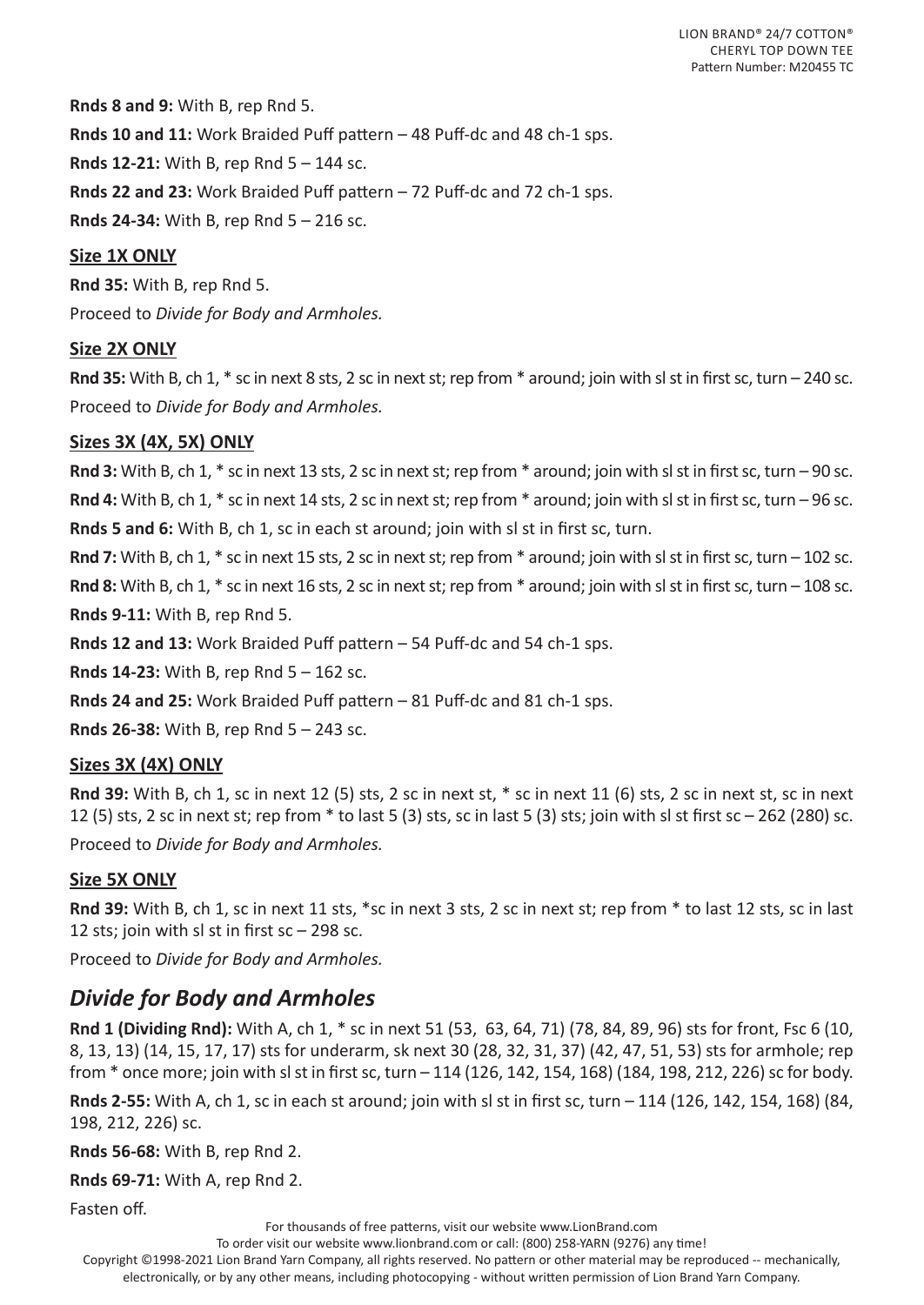### **SLEEVES (make 2)**

From WS, draw up a loop of A in center of one underarm.

**Rnds 1-3:** With A, ch 1, sc in each st around; join with sl st in first sc, turn – 36 (38, 40, 44, 50) (56, 62, 68, 70) sc. Fasten off.

Rep for second sleeve.

# **FINISHING**

Weave in ends.

# **ABBREVIATIONS**

**beg =** begin(ning) **ch =** chain **ch-sp(s) =** chain-spaces previously made dc = double crochet **rep =** repeat  $rnd(s) = round(s)$ **sc =** single crochet **sl st =** slip stitch **sp =** space **st(s) =** stitch(es)

*Every effort has been made to produce accurate and complete instructions. We cannot be responsible for variance of individual knitters or crocheters, human error, or typographical mistakes. ©2021 Lion Brand Yarn Company, all rights reserved.*

For thousands of free patterns, visit our website www.LionBrand.com To order visit our website www.lionbrand.com or call: (800) 258-YARN (9276) any time! Copyright ©1998-2021 Lion Brand Yarn Company, all rights reserved. No pattern or other material may be reproduced -- mechanically, electronically, or by any other means, including photocopying - without written permission of Lion Brand Yarn Company.